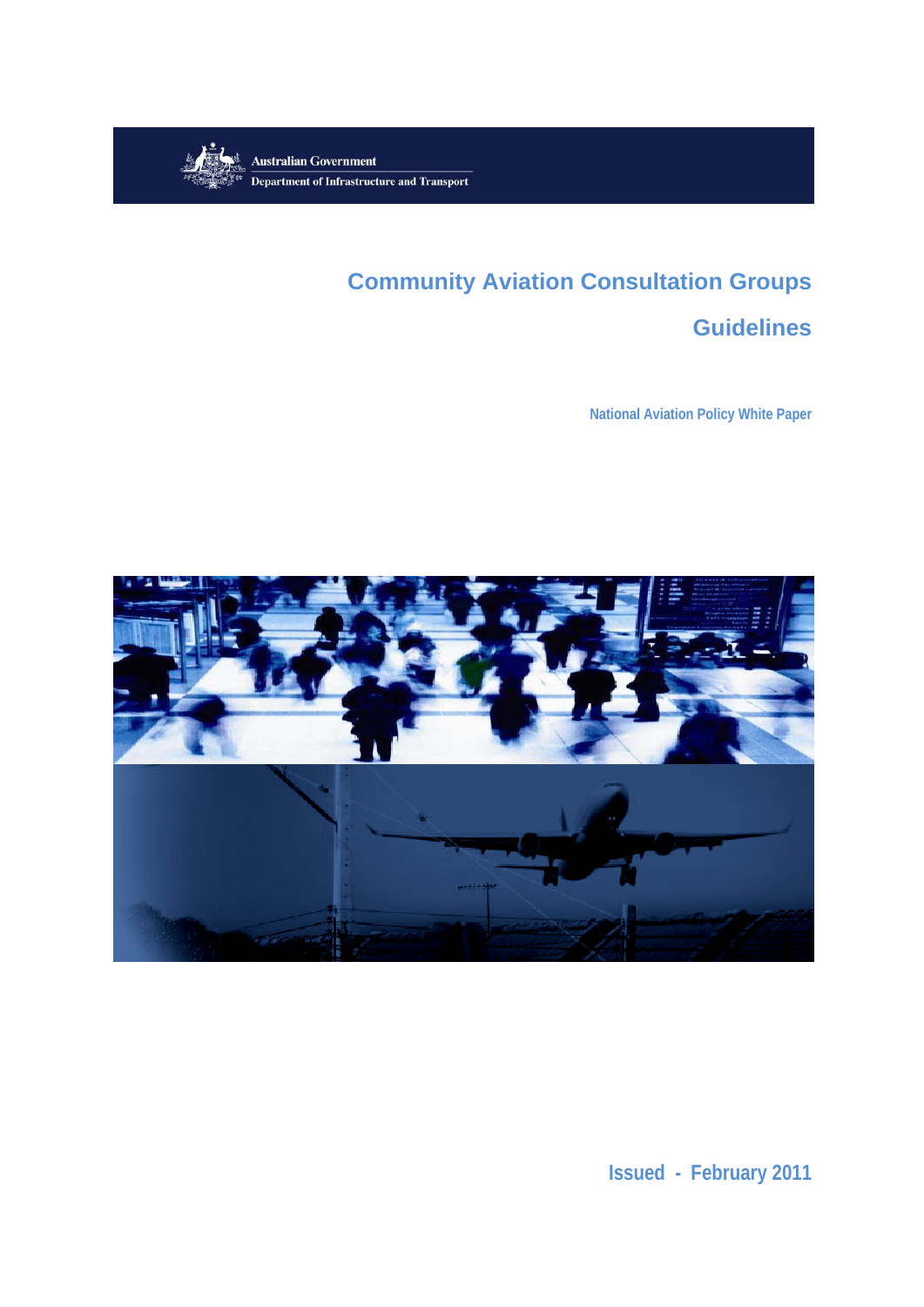## 1 INTRODUCTION

These Guidelines are provided for those establishing, running and participating in Community Aviation Consultation Groups.

Community Aviation Consultation Groups are a mechanism to ensure appropriate community engagement on airport planning and operations.

The following leased federal airports have a responsibility to establish and maintain permanent Community Aviation Consultation Groups:

| <b>Adelaide</b>      | <b>Hobart</b>     |
|----------------------|-------------------|
| <b>Archerfield</b>   | <b>Jandakot</b>   |
| <b>Alice Springs</b> | Launceston        |
| <b>Bankstown</b>     | <b>Melbourne</b>  |
| <b>Brisbane</b>      | <b>Moorabbin</b>  |
| Camden               | <b>Parafield</b>  |
| Canberra             | <b>Perth</b>      |
| <b>Darwin</b>        | <b>Sydney</b>     |
| <b>Essendon</b>      | <b>Townsville</b> |
| <b>Gold Coast</b>    |                   |

These airports vary in size and activity, operate in different communities and have different development and operational plans. The arrangements put in place for one Community Aviation Consultation Group will not necessarily be appropriate for another.

## 2 ROLE AND PURPOSE

• to enable airport operators, residents affected by airport operations, local authorities, airport users, and other interested parties to exchange information on issues relating to the aiport operations and their impacts;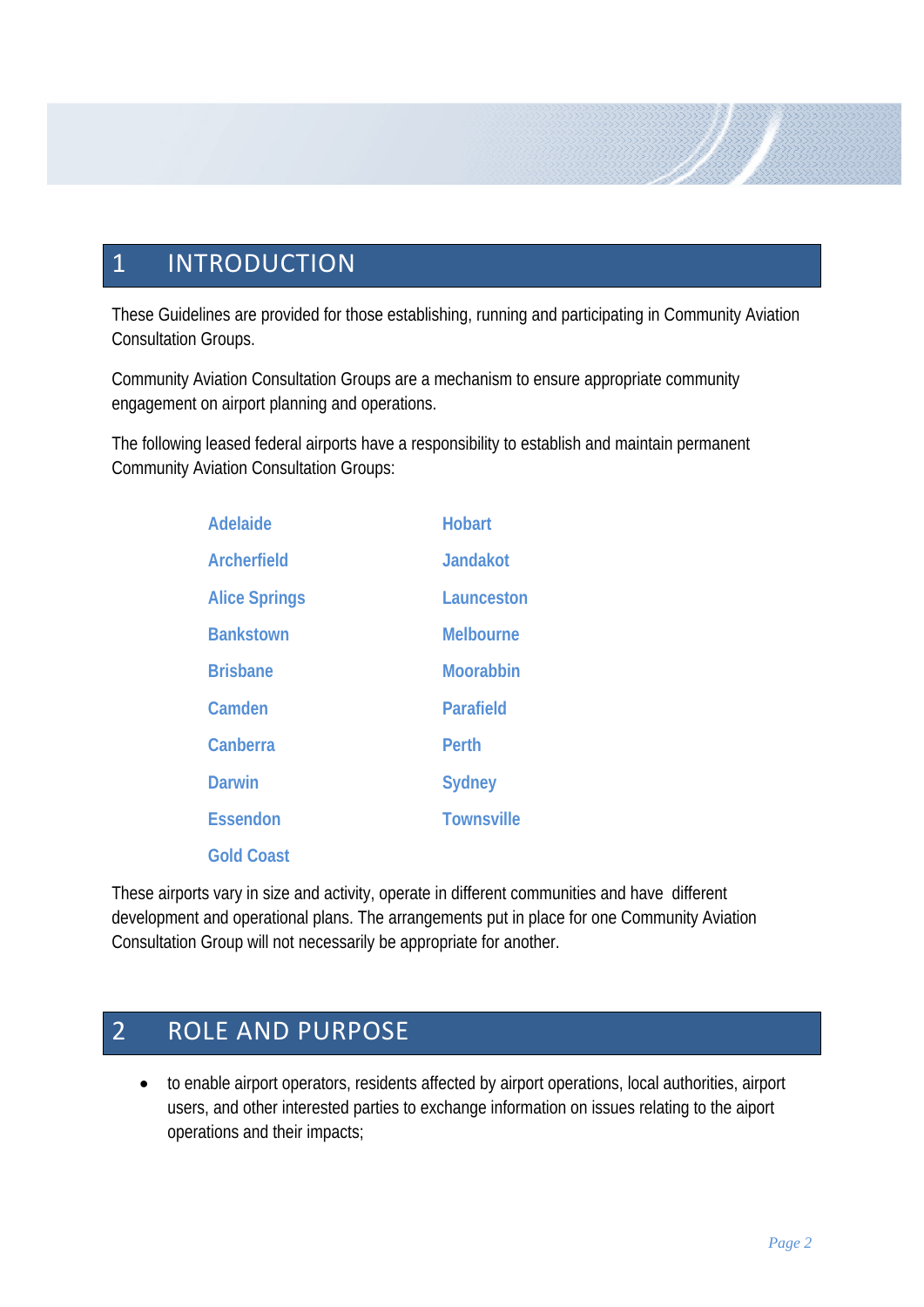- to allow concerns to be raised and taken into account by the airport operator, with a genuine desire to resolve issues that may emerge; and
- to complement and support the consultative requirements already established for Master Plans, Airport Environment Strategies and Major Development Plans.

The goal is that the Community Aviation Consultation Group will assist in ensuring that debate on these issues is well-informed and undertaken in a spirit of collaboration.

Airport operators will be expected to take serious account of recommendations made by the Group.

The Group is just one avenue through which concerns can be raised and does not replace other forums and complaints handling mechanisms established by the airport operator or other authorities (such as the handling of aircraft noise complaints by Airservices Australia). The Group is not an arbitration or decision making body.

## 3 TERMS OF REFERENCE

Each group should establish terms of reference consistent with role and purpose outlined above.

### Terms of reference might cover the following:

- Impacts of existing development and operations;
- Plans for future development and steps being taken to implement the airport's Master Plan or develop a new plan;
- proposals to increase or change aviation services;
- noise (including aircraft noise) and environmental issues;
- ground transport and access issues:
- access issues for passengers, including people with disabilities;
- planning, regulatory, and policy changes affecting the airport;
- improvements or changes to airport facilities;
- ensuring effective complaints-handling procedures are in place;
- reports from Airservices Australia and the Civil Aviation Safety Authority on issues affecting the community ;
- the contribution of the airport to the local, regional and national economy; and
- strategies to ensure the broad community is informed of issues discussed in the group.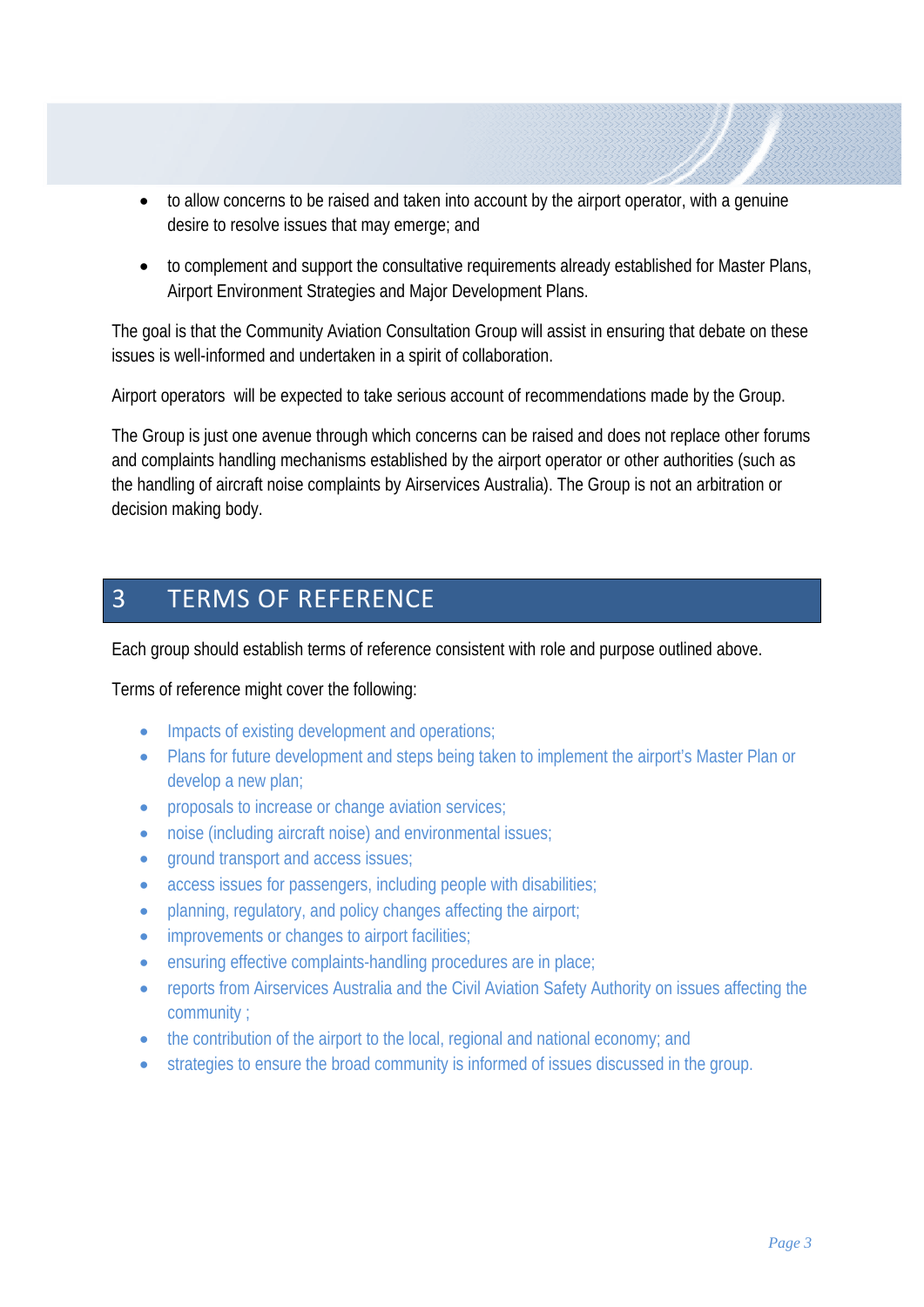## 4 COMPOSITION AND BUSINESS

The Group is expected to meet at least three times per year. The constitution and procedural arrangements adopted by the Group should be clear and transparent.

The Group is encouraged to develop strategies to ensure the broad community is informed of any major issues and provided an opportunity for appropriate input.

#### INDEPENDENT CHAIR

The Group should be convened by a person who is independent of the airport and able to manage the deliberations of the Group in an impartial manner.

Those airports that do not already have an independent chair in place should work closely with neighbouring local authorities and others to identify and engage an appropriate person for this role.

For subsequent appointments, the Group itself should be involved in the selection process where feasible.

The independent conduct of the Chair is critical for the effective functioning of the Group. An independent Chair will:

- ensure the input of the full membership is sought as to agenda items;
- ensure adequate discussion time is devoted to issues of significance;
- allow for discussion of unanticipated 'other business' at Group meetings;
- ensure agenda materials and papers are meaningful and facilitate effective engagement of members in Group discussions;
- encourage open discussion and a frank exchange of views; and
- monitor effective follow-up of action items.

Any interests, arrangements or associations of the Chair which might reasonably give rise to perceptions of a conflict of interest should be disclosed to the group.

#### **MEMBERSHIP**

Membership of the Group should include persons who can contribute views representative of :

• aviation services and operators at the airport;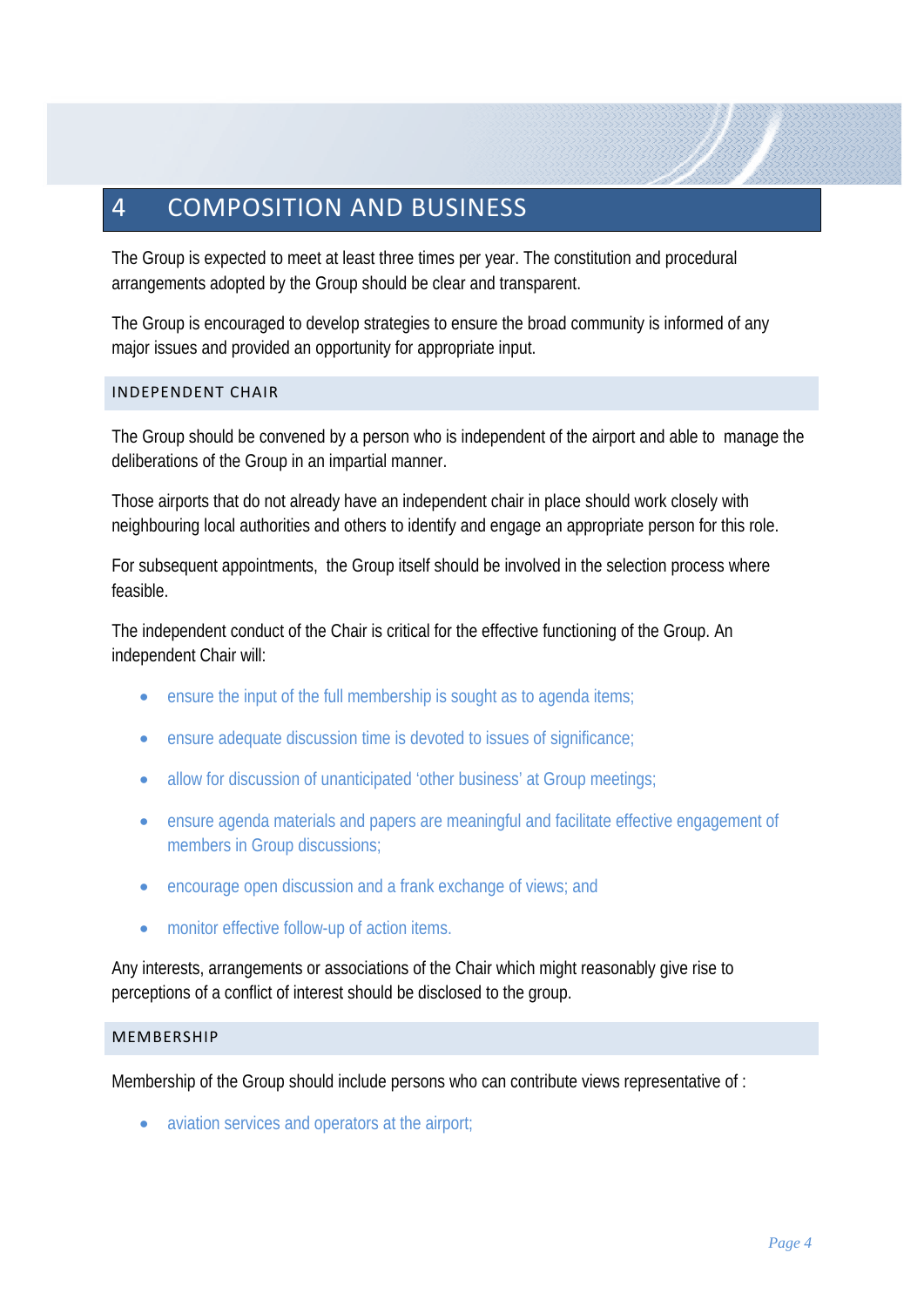- community organisations, resident groups or individuals, ensuring the representation of residents affected by airport development and operations;
- representatives from state, territory or local government bodies; and
- local tourism bodies and business groups.

The size and membership of the Community Aviation Consultation Group will depend upon local circumstances but should be both manageable and sufficient to achieve its objectives.

#### SECRETARIAT

Airport operators are expected to organise and resource appropriate secretariat support for the group.

Duties attached to the secretariat will include:

- communication of arrangements made for the Group, including any framework documents such as procedural arrangements and terms of reference, to the membership
- preparation, distribution and publication of records of Group meetings;
- preparation and distribution of meeting agendas;
- ensuring that Group members are notified of meetings and given an opportunity to prepare for meetings;
- supporting the activities of the chair, as required;
- coordinating input to assist the Group on policy, technical and other support issues, where agreed; and
- preparing a report on the Group's work for the purpose of consideration as part of the airport's annual lease review.

#### THE ROLE OF AIRPORT MANAGEMENT

It is important that the airport management participate fully in Group proceedings, offering items for the agenda, attending meetings and providing relevant information on the operation of the airport.

#### THE ROLE OF OFFICIALS AND PARLIAMENTARY REPRESENTATIVES

Commonwealth officials, including officers of the Department of Infrastructure and Transport, and of other relevant agencies such as Airservices Australia and the Civil Aviation Safety Authority, will attend meetings of the group as appropriate, to provide relevant information and assist in discussions if